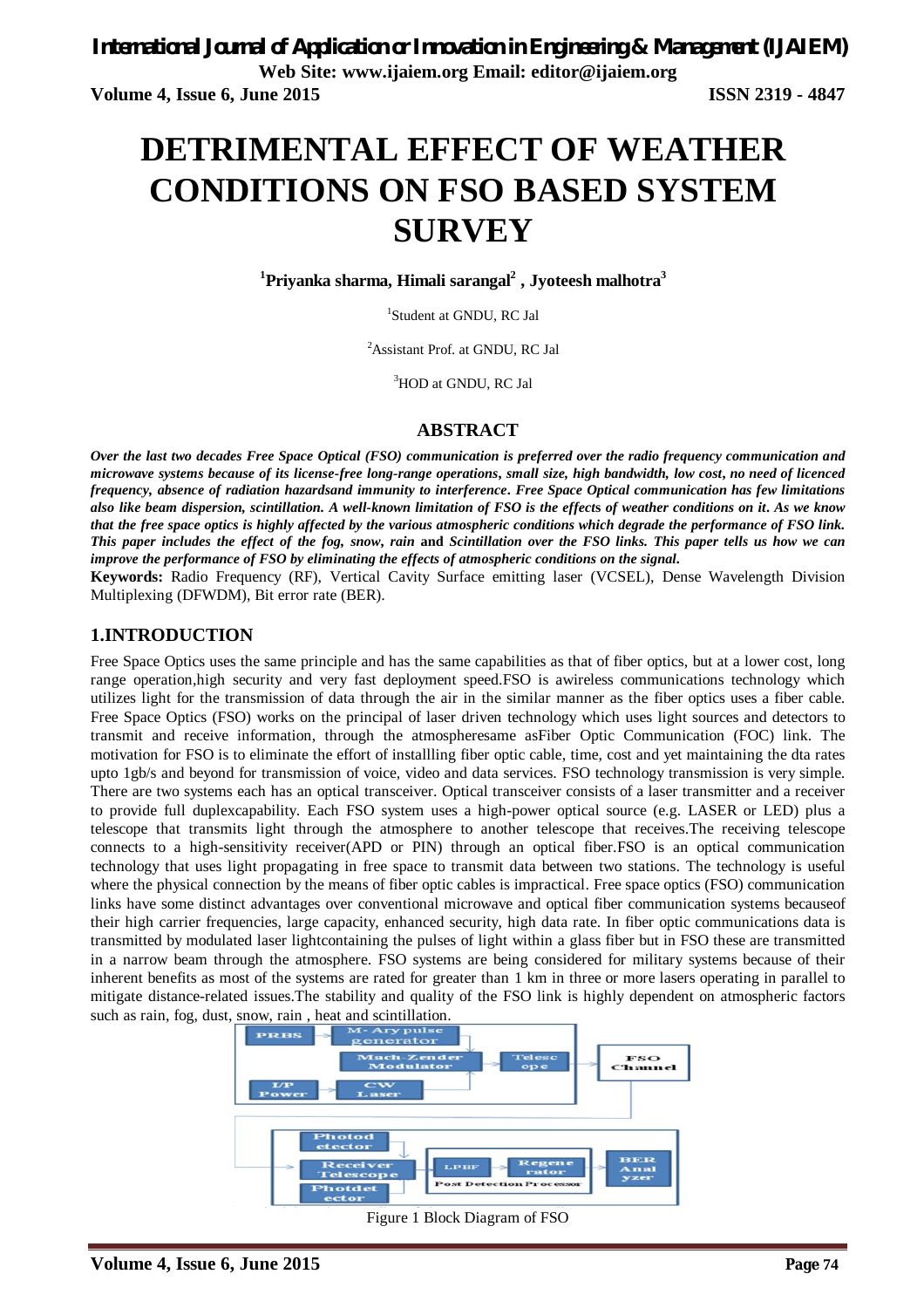**Volume 4, Issue 6, June 2015 ISSN 2319 - 4847**



Figure 2 How FSO works

## 2. **LITERATURE REVIEW**

## **2.1FSO–PRINCIPLESAND CLASSIFICATION**

Based on the distance covered for communicationFSO systems can be classified into indoor and outdoor FSO communication. A FSO system consists of a transmitter which is a modulated laser or light emitting diode (LED) which produces light for conveying data through space and a receiver such as an avalanchephoto-diode or PIN which receives data close to collimated radiation independent of the transmitter pointing concentrated lens.Different components used in transceiver are solar radiation filters beam control optics, collection lens, optical amplifierand other electronics.Many indoor communication systems uses only laser diode as light sources.The basic operating principles of indoor point to point systems and outdoor communication links are almost same but the designs can be different to accommodate various requirements.Some transmitter and receiver designs for long-range and short range FSO communication systems are satellite and atmospheric optical communications.

#### **2.1.1 INDOORFSO COMMUNICATION**

Indoor FSO applications are appropriate to optical FSO systems that use wide divergence beams rather than narrow beams because these are confined to short distances which are suitable for point to point systems.These communication links can be classified as point and shoot links which are subdivided into infrared data association and retro-reflect links; and communication networks have two types namely the diffuse networks and line of sight networks. Such systems are also called as optical tele-point systems. Due to this fact atmospheric conditions does affect the indoor FSO systems, the power budget depends solely on the transmitter launch power, receiver sensitivity, and free space loss. Over the decadeshort-range wireless communications are using the infrared frequencies which have received extensive interest, and many potential applications of this technology have been suggested. Many applications include portable device such as laptop computers, portable telephones,and personal digital assistants. A high speed and power efficient indoor wireless infrared communication using code combining, where a multiple transmitter link design was used with a narrow field of view direction diversity receiverare used with pure diffuse link. The main goal was to eliminate the effect of inter symbol interferencewhich can increase the data rates so that power efficient signaling schemes such as DPPM can be employed . A portable transceiver employs a transmitter of infrared LEDs and a receiver of photodiode arrays with multi-channel trans-impedance-summer architecture. The signal at receiver side achieved a BER of  $10^{-4.1}$  at a distance of 2 *m* away from the transmitter, even at a point 50 degree off the vertical axis of transmitter. The bit rate of the transceiver in an indoor non-directed infrared FSO link was up to 41 *Mbit/sec* to be extended to 105 *Mbit/s* using infrared LEDs with higher cut frequency.

## **2.1.2 OUTDOORFSO COMMUNICATION**

The outdoor link uses an atmosphere as its natural medium of communication covers a long distance over 500 *m*. Sometimes due to atmospheric channel degradationlong distance point-to-point systems will exceed the 4-5 *km* range. These systems use very high power lasers that operate in the Class 3B eye safety band to achieve optimum power link budget, which is high bit rate (e.g., 155 *Mb/s*). In order to improve a power budget, a trial 155 *Mb/s* link that covers a 4 *km*distance is used. The goalwas to minimize the overall propagation loss and the receiver sensitivity as little could be done to reduce the losses. An erbium doped fiber amplifier (EDFA), a low power laser ,was used as the source. Two astronomical telescopes named Schmidt-Cassegrain, 20 *cm* aperture and Avalanche photodiode was used. The results were as follows that the diameter was reduced to 0.5 *m* at the receiver which corresponds to 8*dB* free space loss from a beam diameter of 2 *m* (20 *dB* free space loss). The main problem was to maintain the beam alignment which depends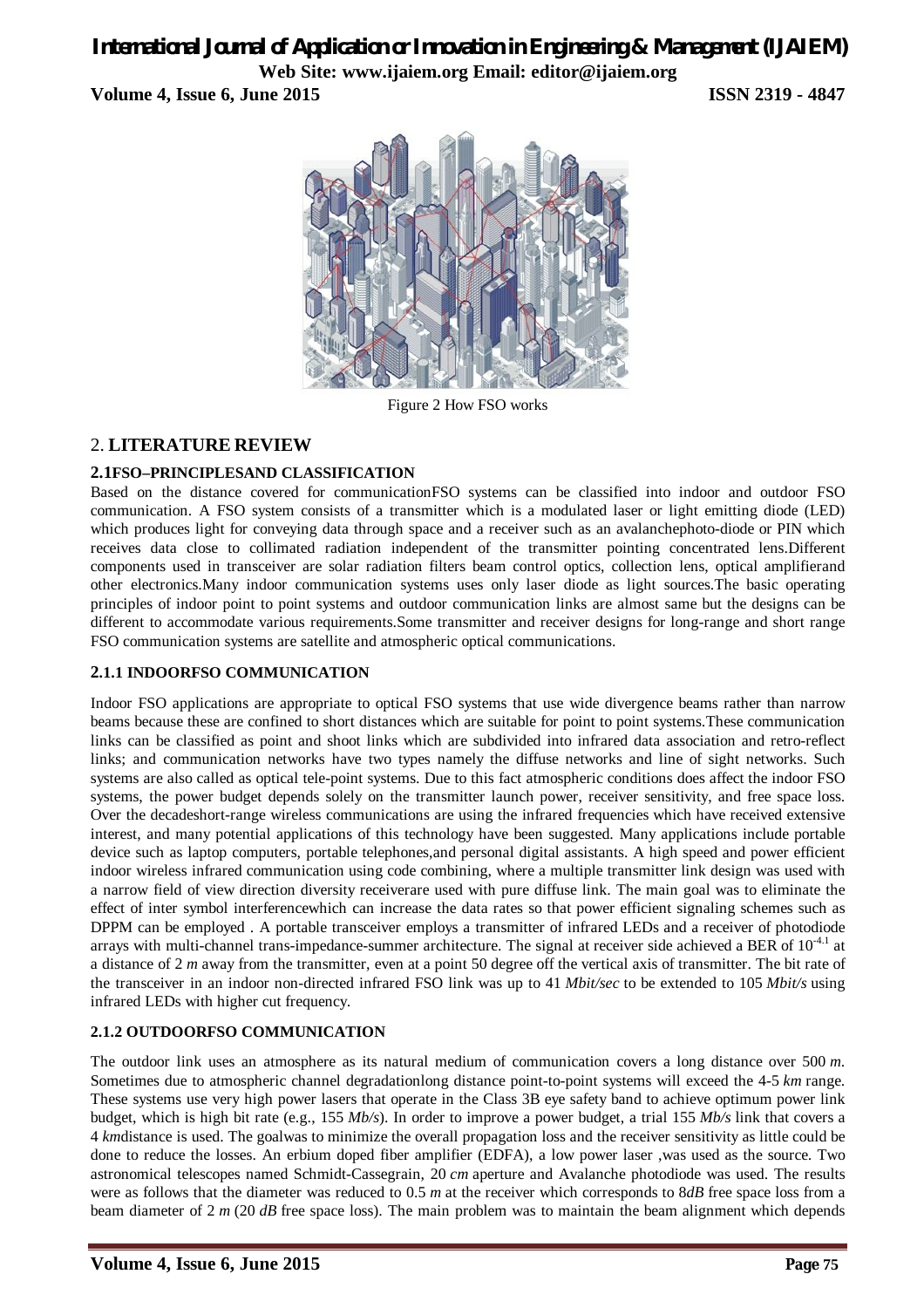### **Volume 4, Issue 6, June 2015 ISSN 2319 - 4847**

on temperature. APD receivers are relatively costly but they helped to improve the receiver sensitivity and they are generally used for long distance systems. FSO is very beneficial for inter-satellite and deep-space communications but it can also be used in ground-to-space link, among mobile and stationary terminals, and Unmanned-Aerial-Vehicle to ground link. Other applications include quantum key, traffic management and telematics.

## **2.2 FSO- TECHNOLOGICAL ADVANTAGES**

The near infrared electromagnetic spectrum has a wavelength range of (800 *nm* and 1700 *nm* ) used in optical communication which often implies extremely high bandwidth, therefore higher data rates compared to other communication media. Also this technology requires no spectrum licensing requirements i.e. traffic free bands, no mutual interference between the FSO systems , no Fresnel Zone requirement and difficult to eavesdrop while transmitting data. This has been possible because the two optical technologies offer high speed bandwidth to meet demands. Same optical transmission wavelength (800 *nm* – 1700 *nm*) has been used in both of them. Also, two optical technologies both share the same system components and can transmit digital information using a particular range of protocols. The advantages of FSO communications include the reduction of cost incurred on fiber-optic cable, as well as time taken fordeployments. The disadvantage of FSO communication link is that it is affected by atmospheric attenuation owing to aerosol particles such as fog, rain, haze and snow which causes fluctuations in the received light signal hereby limiting the availability of FSO and increasing the systems bit error rate. These includes the accumulation mode with particle diameters 0.1  $\mu$ m << 2.5  $\mu$ m, the fine mode with diameter, less than 2.5  $\mu$ m, and the coarse mode with diameter > 2.5 *µm*. These particlesshrink by evaporation as humidity decreases and grow in size in regions of high humidity. The atmospheric effects in the channel on laser beam propagation can be determined using the Mie theory which depends on the wavelength and size of particles.

## **3. CHALLLENGES**

#### **3.1 DIFFERENT WEATHER CONDITIONS**

Performance of FSO is affected by different weather conditions. There are different weather conditions like clear weather, rain, snow, fog etc. Each of these conditions is explained below.

**3.1.1Clear Weather Condition**: When there is a clear weather; as we all know there very less attenuation or its amount is negligible. The amount of attenuation in the clear weather is from 0to 3 dB/km.

**3.1.2Rain Condition**: Rain has a distance-reducing impact on FSO, although its impact is significantly less than that of other weather conditions. This is because the radius of raindrops (200–2000μm) is significantly larger than the wavelength of typical FSO light sources. Typical rain attenuation values are moderate in nature. For example, for a rainfall of 2.5 cm/hour, a signal attenuation of 6 dB/km can be observed. There are two conditions of Rain i.e. light rain & heavy rain.

**3.1.3 Snow Condition**:Snowflakes are ice crystals that come in a variety of shapes and sizes. In general, snow tends to be larger than rain. Whiteout conditions might attenuate the beam, but scattering doesn't tend to be a big problem for FSO systems because the size of snowflakes is large when compared to the operating wavelength. The impact of light snow to blizzard and whiteout conditions falls approximately between light rain to moderate fog, with link attenuation potentials of approximately 3 dB/km to 30 dB/km.

**3.1.4 Fog Condition**: Fog is the most detrimental weather phenomenon to FSO because it is composed of small water droplets with radii about the size of near infrared wavelengths. The particle size distribution varies for different degrees of fog. Weather conditions are typically referred to as fog when visibilities range between 0– 2,000 meters. Because foggy conditions are somewhat difficult to describe by physical means, descriptive words such as "dense fog" or "thin fog" are sometimes used to characterize theappearance of fog.

**3.1.5 Scintillation**: The variation of refractive index along the propagation path caused by slight temperature variations among different air pockets. It Acts like series of small lenses that deflect the beam into and out of the transmission path. It causes amplitude fluctuations at the receiver. It Can impact BER performance ,increases with distance.Therefore for long distance communication Multiple beam technology is used.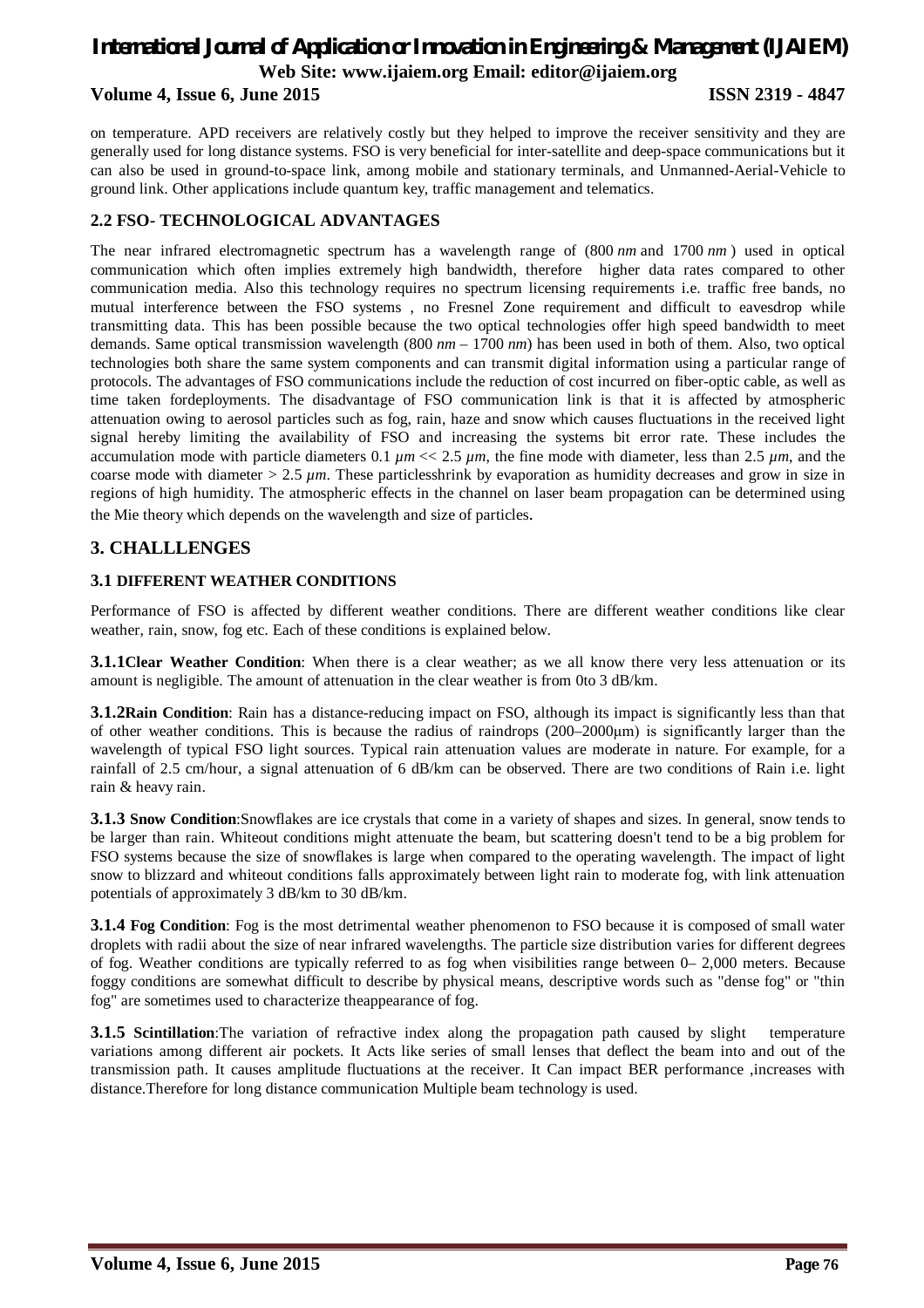## *International Journal of Application or Innovation in Engineering & Management (IJAIEM)* **Web Site: www.ijaiem.org Email: editor@ijaiem.org Volume 4, Issue 6, June 2015 ISSN 2319 - 4847**

| Condition     | attenuation      |
|---------------|------------------|
| Clear weather | $0.2$ to 3 db/km |
| Rain          | $4$ to 17 db/km  |
| Snow          | 20 to 30 db/km   |
| Light fog     | $40$ to 70 db/km |
| Heavy fog     | 80 to 200db/km   |

**Table:1** Attenuation for different conditions

## **4 FUTURE SCOPE**

#### **4.1 Light Point**

Light Point's FSO products have multi-beam sending process. It overcomes atmospheric degradations and temporary beam obstructions by overlapping redundant infrared beams.



**Figure.3** Light point

### **4.2 AirFiber**

Wireless communication can be made possible in any weather by combining FSOwith Airfiber's products. AirFiber's products combine FSO with 60 GHz millimeter-wave.



**Figure.4** AirFiber

#### **4.3 Terabeam**

Terabeam's FSO products have advanced beam-steering features that update beam direction up to 300 times per second.



**Figure.5** Terabeam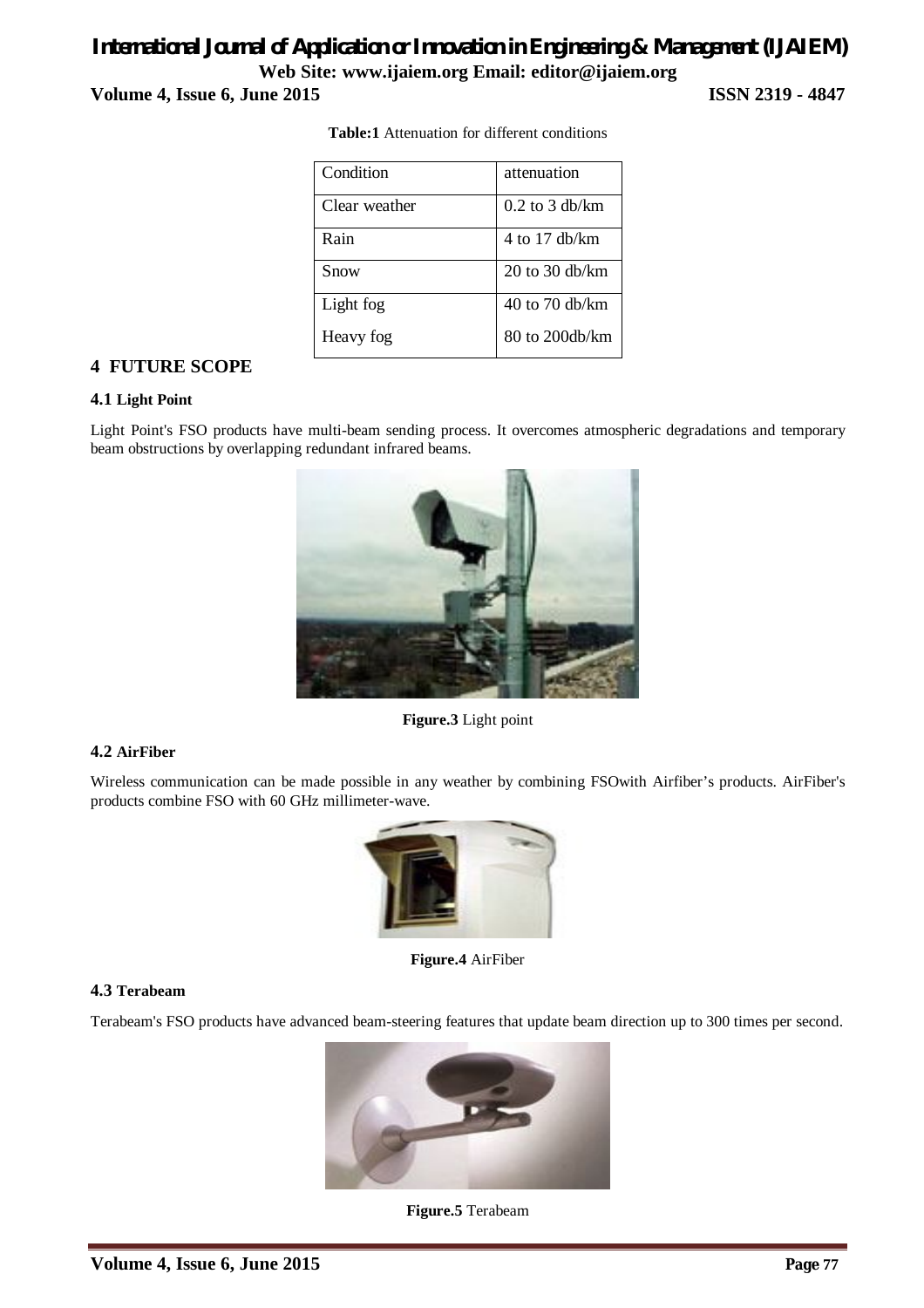#### **Volume 4, Issue 6, June 2015 ISSN 2319 - 4847**

#### **4.4 Improvement by Using Optical Interconnects and Amplifiers**

Opto-electronic devices when combined with fso promise large interconnection density, high distance bandwidth product, low power dissipation and superior crosstalk performance at high speeds. Optoelectronic devices are electricalto- optical and optical-to-electrical devices that source, detect and control light.Interconnects like vertical cavity surface emitting lasers (VCSELs) enable high speed FSO. VCSEL is a laser diode that revolutionizes fiber optics communication by improving efficiency and increasing data speed. These emit energy at 850nm and 1300nm correspond to IR portion. Materials used are Gallium arsenide (GaAs), aluminium gallium arsenide (AlGaAs), Indium gallium arsenide nitride (InGaAsN). The VCSELs operate at 850nm with - divergence angle and the detector aperture is 80 80 µm. Laser drivers, receivers (amplifiers), and router circuits are integrated on silicon chips and are included in the systems. Data can be fed to electrically to any of the silicon chips and routed to the VCSELs through driver circuits and can be readout electrically from each silicon chip independently. It has many advantages like it is easy to test, more efficient and have cheaper manufacturing. It has less current requirement to produce a coherent energy output. It emits a narrow circular beam which makes it easier to get the energy from the device into an optical fiber. Generally, todays FSO systems operate in the near wavelength range between roughly 750 nm to 1600nm. Usually we use 1550nm because of its different features such as it is compatible for long distances and gives us high data rates.

#### **4.5 Advanced DWDM FSO System**

This is one of the attractive applications in FSO. In this scenario, various kinds of wireless signals can be transmitted using DWDM full optical FSO links. Using DWDM we can get a good transmission over distances.DWDM is a technology that puts data from different sources together on an optical fiber, with each signal carried at the same time on its own separate light wavelength. Using DWDM, up to 96 wavelengths or channels of data can be multiplexed into a light stream. It is a technique for increasing the bandwidth of an optical network communication. The bandwidth is carved up into wavelength channels, each of which carries a data stream individually. There are different architectures used for implementing this technique.

## **5. CONCLUSION**

Optical wireless communication systems are among the most secure networking transmission technologies the future will require higher and higher bandwidth solutions to meet the needs of corporations and individuals. Free-Space Optics can meet these needs and will be used in an ever-increasing way to provide these solutions in the future. Cost effective alternatives arfor WAN requiredfor providing secure and redundant links between different resources.FSO systems offer a viable solution toward building optical connectivity in a cost-effective, quick, and reliable manner in certain situations. With its cost effective and high bandwidth qualities optical wireless operatees in the near infrared wavelength range as an alternative transport technology to interconnect high capacity networking segments.Optical wireless light beam is difficult to intercept because the information is not spread out in space but rather kept in a very narrow cone of light.

#### **References**

- **[1].** Henniger.H,Wilfert O.,"An introduction to FSO communication", Radio Engineering 2010.
- [2]. EsenerSadik, MarchandPhilippe: "Present status and future needs of FSO interconnects"; 2001 elsevier science limited.
- [3]. Bloom Scott, Eric Korevaar, Schuster John, WillebrandHeinz: "Understanding the performance of FSO"; june2002 Optical society of America/Journal of optical networking.
- [4]. WillebrandHeinz, Ghuman Baksheesh : "fiber optics without fiber". IEEE Spectrum august 2001.
- [5]. khareShalini, sahayamnamrata:"Analysis of FSO communication system for Different atmospheric conditions and modulation techniques" International Journal of modern engineering research Nov- Dec 2012.
- [6]. FornelF. De,GebharM ,Leitgeb E, NaboulsiM. Al,Sizun H: "Availability prediction for free space optic communication systems from local climate visibility data", in short term scientific Report 4, 2003.
- [7]. Willebrand HandGhuman B. S, Free Space Optic:"Enabling Optical Connectivity in Today's Networks". Sams Publishing, 2002.
- [8]. Arnon S, Barry J, Karagiannidis G:"Advanced Optical Wireless Communication Systems". Cambridge University, 2012.
- [9]. Weichel H: "Laser Beam Propagation in the Atmosphere", SPIE, Optical Engineering Press, Vol. TT-3, 2007.